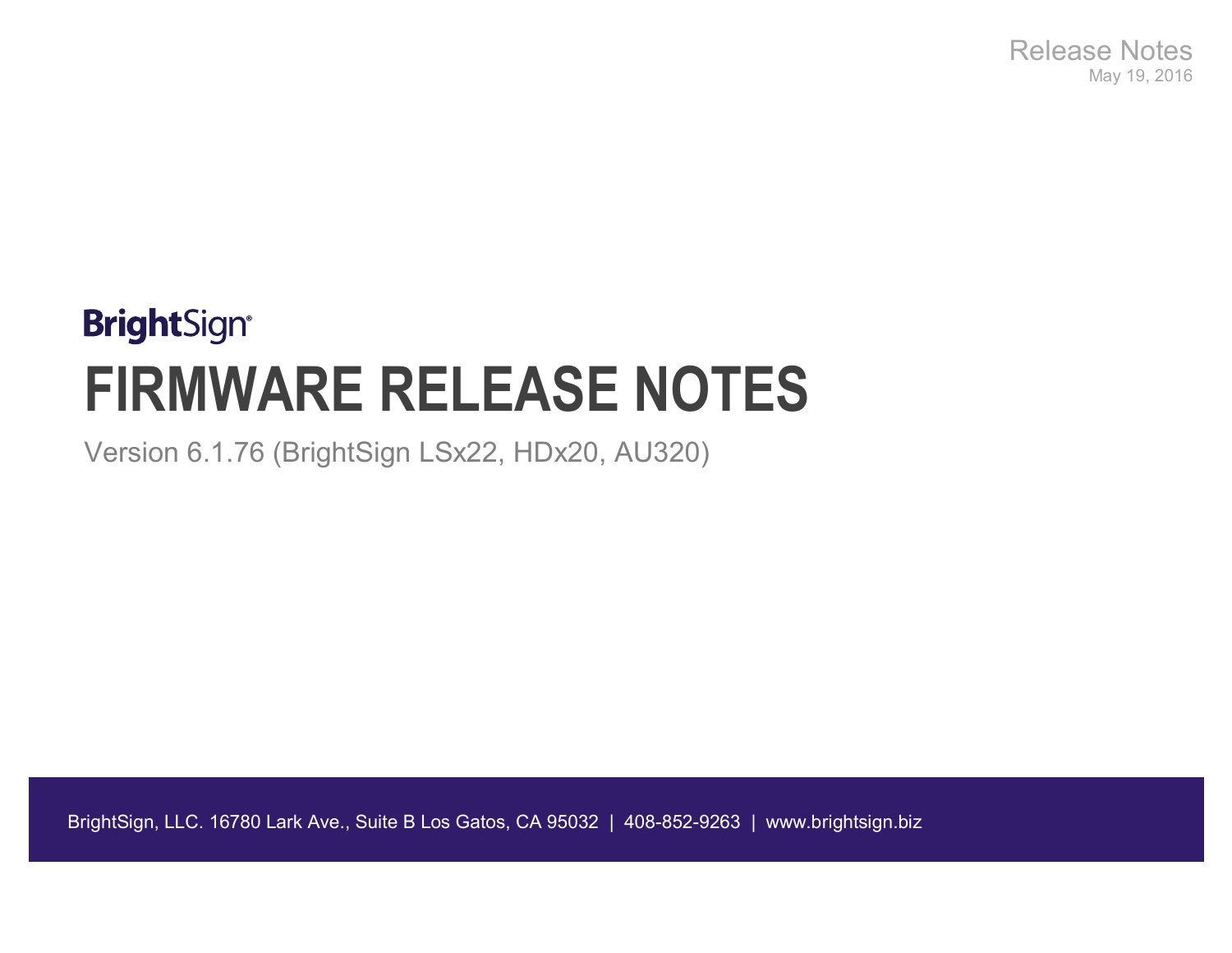# Changes Since 6.0.51

# **End-User Notes**

#### **New Features**

• Support for storage devices with sizes up to 1TB

#### **Improvements**

- Search engines are no longer allowed to index the contents of an unsecured Diagnostic Web Server instance.
- The **Storage** tab of the Diagnostic Web Server now provides information about the SD card, including the vendor, speed class, and serial number.
- You can now use the Diagnostic Web Server to access any storage device connected to the player (not just the SD card)
- The **Log** page on the Diagnostic Web Server (DWS) now contains a link below the log output for saving crash dumps.

## **Bug Fixes**

• Time-server configuration no longer fails if the specified URL for the NTP server contains a trailing slash (e.g. "ntp://time.brightsignnetwork.com/").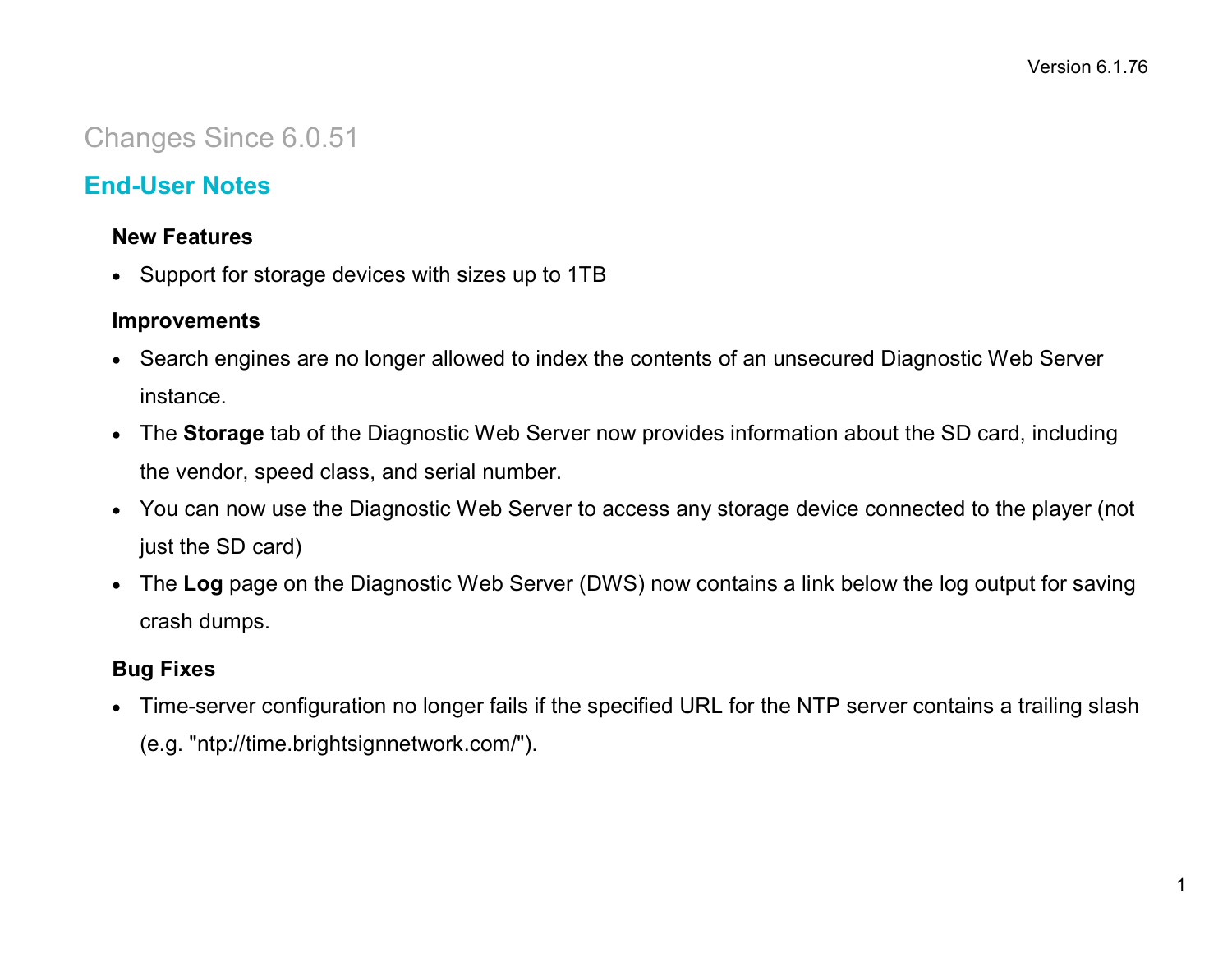- TrueType fonts with negative vertical ink positions no longer appear clipped. If you're creating text fields using BrightAuthor, you will need to set the **Font Size** to **Fixed point size**, rather than **Automatic**, for this fix to work.
- DVB subtitles now display correctly.
- Multichannel AAC is supported again.
- Audio playback no longer fails with some .MOV videos that are generated on cameras.
- A player will no longer reboot if a display is hot-plugged via HDMI but does not offer EDID information.
- You can no longer set the video mode to 1366x768x60p, which is an unsupported resolution.
- The Logitech Wireless Presenter R400 works with BrightSign players again.
- Running Network Diagnostics from the Diagnostic Web Server no longer causes the player to crash.
- The **Remove Password** option on the Diagnostic Web Server can now be used to remove the default password.

# **Developer Notes**

#### **New Features**

- Fade-in/fade-out support for *roVideoPlayer* and *roAudioPlayer* objects
- *roStreamQueue* object, which allows you to play a list of video files as if they are seamlessly looping
- *roRtspStream.SetMaxBitrate()* method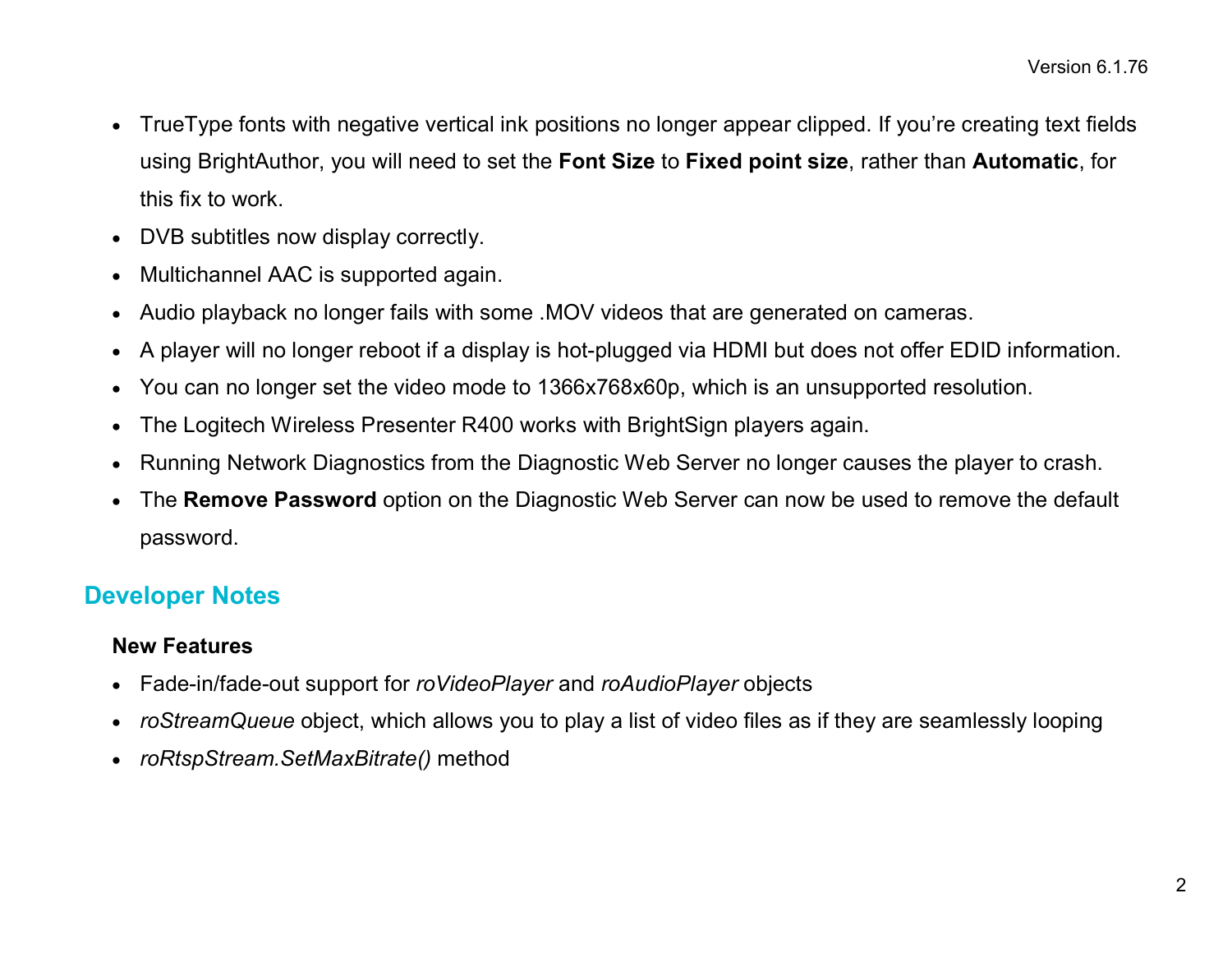- *roNetworkDiscovery* object, which allows for zeroconf discovery among BrightSign players on a local network
- *roHttpServer.AddGetFromFolder()* method, which provides an easy way to serve up an index of files to clients
- Support for client HTTPS certificates via the *roUrlTransfer.SetClientCertificate()* method
- SetCookie(), SetCookieFile(), and GetCookies() methods for the *roUrlTransfer* object

#### **Improvements**

- The *roRtspStream* object is no longer required to play a video stream; streaming URLs can now be played directly using the *roVideoPlayer.PlayFile()* method, as shown in the following example: v.PlayFile({url:"http://172.30.1.37/file.ts"})
- The *roVideoPlayer* object now generates event 30 (MediaError NotStarted) when a video fails to start. For backwards compatibility, event 16 (MediaError) is generated as well.
- New allow seamless parameter for *roVideoPlayer.SetLoopMode()* makes it possible to configure video playback to loop non-seamlessly in all cases, as shown in the following example: v.SetLoopMode({enable:true,allow\_seamless:false})
- The *roVideoMode.GetHdmiOutputStatus()* method now returns an "EOTF" entry, which specifies whether the video output is HDR or SDR.
- The *roVideoPlayer.GetStreamInfo()* method now returns the framerate of the current video.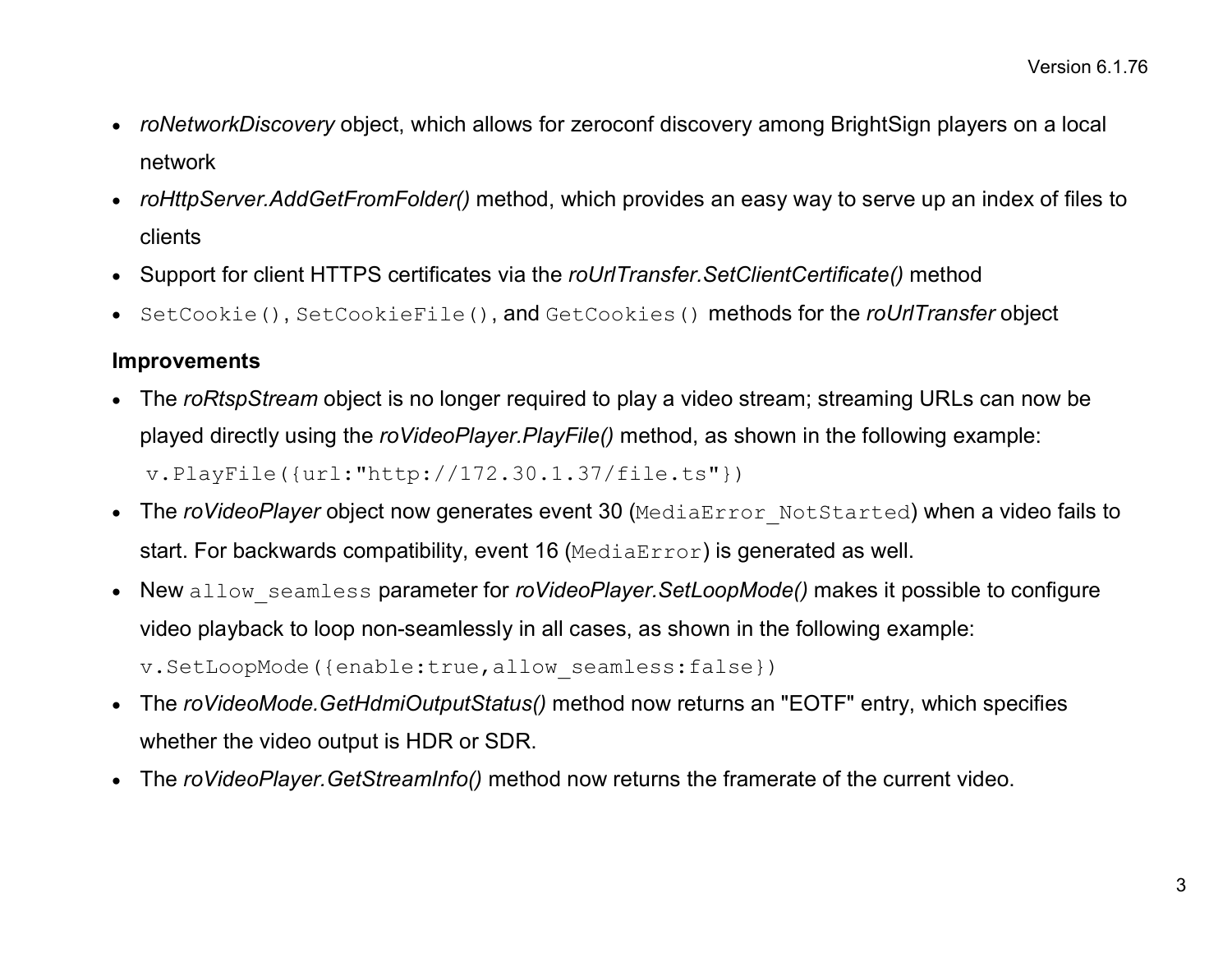- New GetEvents() method allows you to retrieve timecode events added to an *roVideoPlayer* or *roAudioPlayer* instance.
- New *roTouchScreen.SetMouseRotation()*method allows you to configure mouse inputs for different screen-rotation configurations.
- New *roKeyboard.IsPresent()* method allows you to determine if a keyboard is connected to the player.
- The *roUrlTransfer.AsyncMethod()* method now accepts the output object parameter, which enables processing of a downloaded HTTP body before passing it to an object.
- A soft reboot on the player now causes a full power cycle for USB devices.
- The ReadAsciiFile() method no longer attempts to read files larger than 8MB in order to prevent OOM crashes.
- New *roNetworkConfiguration.GetRecoveryUrl()* method allows you to retrieve the current recovery URL stored in the registry (which can be set via a script or DHCP Option 43).
- PTP packets are now marked as DSCP EF (46).

## **Bug Fixes**

- The *roVideoPlayer.PreloadFile()* method once again sets all videos to wait at the first frame for playback.
- Enhanced Synchronization (BrightWall) now uses the first PTS value in a video file, rather than the PCR value. This fixes synchronization issues that occurred with some video files.
- A player with its video mode set to "auto" will no longer reboot if a display is hot-plugged via HDMI but does not offer EDID information.